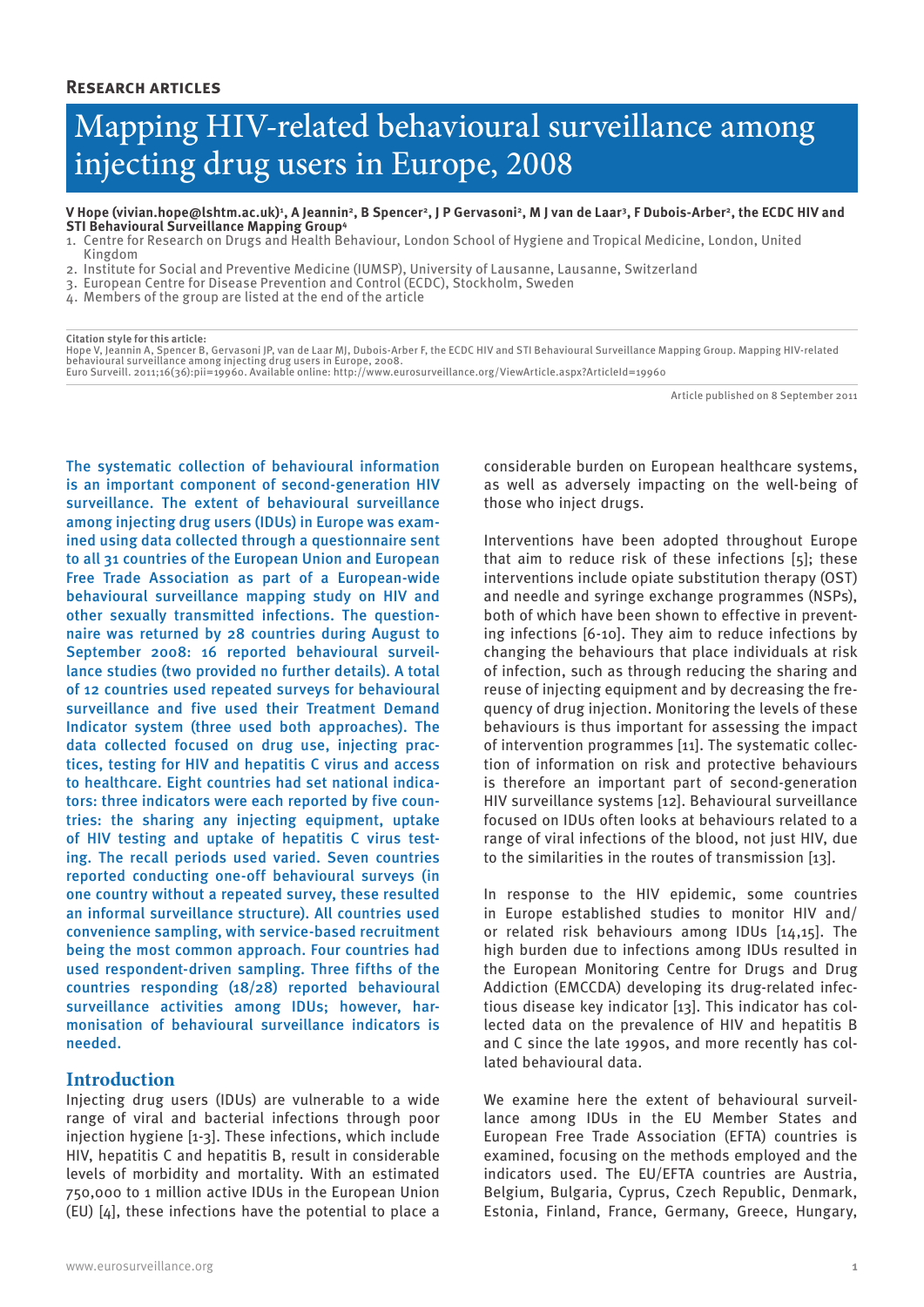Iceland, Ireland, Italy, Latvia, Liechtenstein, Lithuania, Luxembourg, Malta, Netherlands, Norway, Poland, Portugal, Romania, Slovakia, Slovenia, Spain, Sweden, Switzerland and the United Kingdom.

# **Methods**

During August and September 2008, a survey was undertaken of all EU Member States and EFTA countries about behavioural surveillance activities related to HIV and other sexually transmitted infections (STIs).. Each country was sent nine separate questionnaires [16,17]. One explored the overall national system for behavioural surveillance and second-generation HIV surveillance. The remaining eight questionnaires each asked about a specific subpopulation (general population, youth, men who have sex with men (MSM), IDUs, STI clinic attendees, migrants, sex workers and people living with HIV/AIDS). It was emphasised on each questionnaire that the focus was behavioural data collection, as opposed to biological surveillance.

The population-specific questionnaires identified whether a country had undertaken behavioural surveillance activities for that population and if so, asked them to provide information about the methodology used. In particular, more details were requested with respect to the year(s) in which behavioural studies had been performed (since 1985), sample sizes, target populations, geographical coverage, and the recruitment and data collection methods used. Information was requested on: (i) all of the repeated studies undertaken, that is, either cross-sectional behavioural surveys that have been repeated over time, cohort studies and any other repeated collections of behavioural data (referred to as 'behavioural surveillance studies'); and (ii) any one-off behavioural surveys that had been conducted, that is, surveys that have only been undertaken at a single point in time (referred to as 'one-off surveys'). Respondents were asked to indicate the main topics covered in the behavioural surveillance studies from a detailed list grouped as follows: knowledge and attitudes regarding HIV and other STIs, sexual relationships and sexual partners, sexual activity and lifestyle, exposure to risk of infection, HIV and STI testing, drugs and substance use. Information was also requested on any main indicators that the country was currently using for monitoring purposes that were based on the behavioural surveillance data.

The questionnaires were sent by email to people in the countries who were the contact points for HIV surveillance for the European Centre for Disease Prevention and Control (ECDC), with the option of consulting other colleagues with specialist knowledge to complete the questionnaires. In the case of the IDU questionnaire, the contact points were encouraged to liaise with the European Monitoring Centre for Drugs and Drug Addiction (EMCDDA) national focal point. The key contacts returned the completed questionnaires and these were loaded into a password-protected database. The data for each population were analysed separately by an expert team member (listed at the end of this article).

In February 2009, a draft mapping of behavioural surveillance activities was presented and discussed at the Behavioural Surveillance Expert Meeting that was organised as part of the project. A total of 50 participants, including experts in behavioural surveys in the various populations, national experts and representatives of international organisations – EMCDDA, the World Health Organization (WHO) and the Joint United Nations Programme on HIV/AIDS (UNAIDS) – reviewed the mapping and the suggested sets of indicators. A revised draft of the mapping was sent to the countries for validation and 11 provided additional information on there activities, which was then incorporated into the final mapping.

# **Results**

Of the 31 countries invited to participate, 28 returned a questionnaire on IDUs. Of these 28, 18 reported behavioural surveillance activities among IDUs: 16 indicated that they had one or more behavioural surveillance studies and seven had conducted one-off surveys. Five countries had conducted both types of studies. Thus 10 of the 28 responding countries reported having no behavioural surveillance related activities among IDUs.

# **Behavioural surveillance studies**

Of the 16 countries that had conducted one or more behavioural surveillance studies among IDUs, two did not provide further details. Among the other 14 countries, either repeated surveys or cohorts were used and/or data were collected through the national Treatment Demand Indicator system. Such systems collect data on the drug use and demographic characteristics of all drug users entering into drug treatment programmes [18]. All EU Member States have such a system to collect data from the clinical assessments of those presenting for treatment, but most do not use it to collect information on risk behaviours related to HIV and other infections. Five countries reported using their national Treatment Demand Indicator system for collecting national HIV-related behavioural surveillance data (France, Ireland, Luxemburg, Slovenia and Spain) and in two, it was the only system used (Ireland and Luxembourg).

Of the 29 behavioural surveillance studies, 27 used a repeated survey and two used cohorts (Table 1); 23 studies were still ongoing. They were reported by 12 countries (Belgium, Estonia, Finland, France, Greece, Lithuania, Netherlands, Poland, Slovenia, Spain, Switzerland and United Kingdom). Among the studies, 19 used face-to-face interviewing and eight subject-completed paper questionnaires; for one, the method was stated 'other' and for one, the method was not reported (Table 1). Annual samples sizes ranged from 100 to over 3,000 (mean: 1,107; median: 400). The vast majority of the repeated surveys (21/27) recruited IDUs; however, in three countries (France,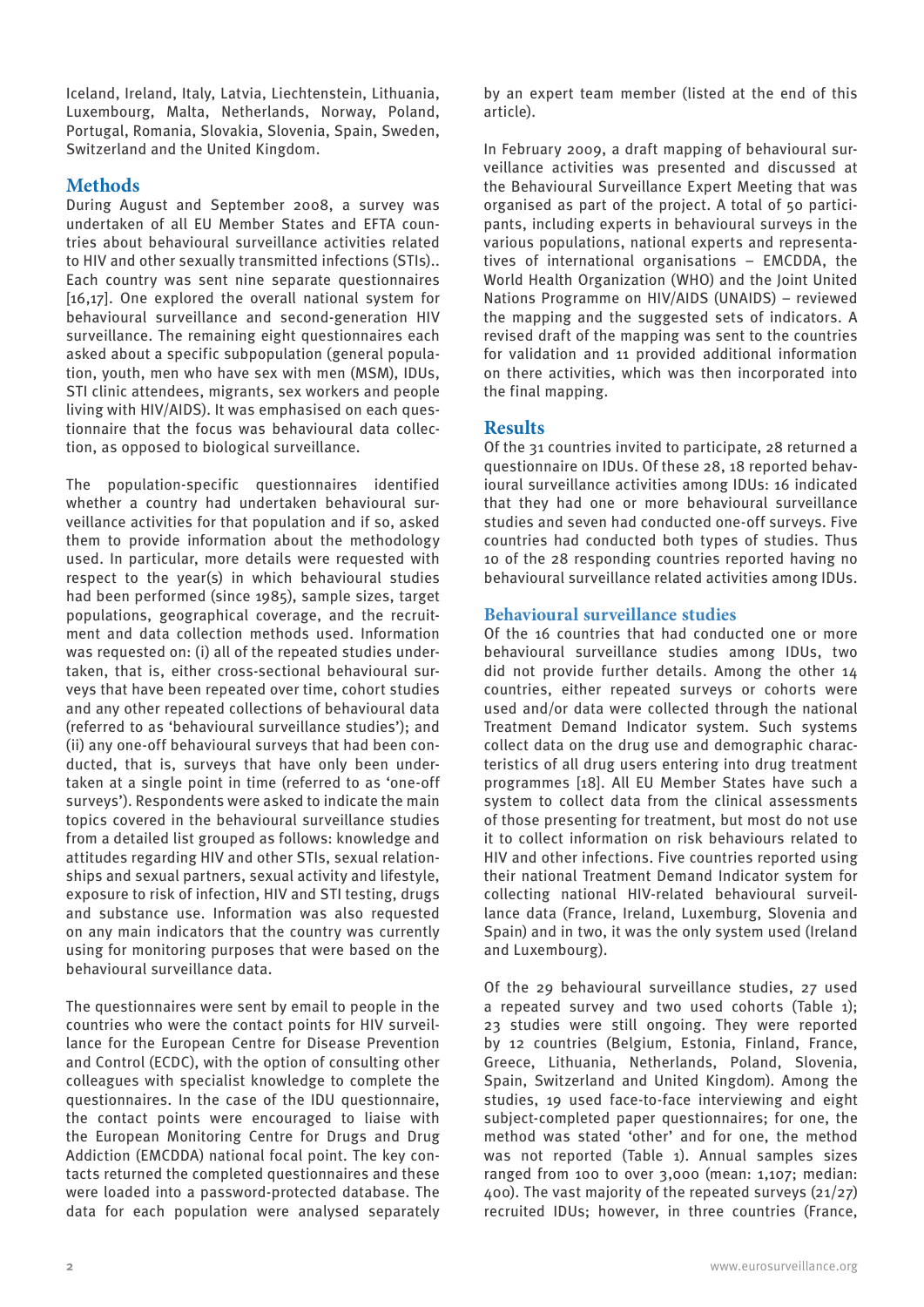HIV-related behavioural surveillance studies among injecting drug users using either a repeated survey (n=27) or a cohort (n=2), EU and EFTA countries, reported in 2008 by 12 HIV-related behavioural surveillance studies among injecting drug users using either a repeated survey (n=27) or a cohort (n=2), EU and EFTA countries, reported in 2008 by 12 countries countries

| Country           | repeated survey<br>studies using<br>Number of<br>or a cohort<br>either a | the studies<br>year data<br>collected<br>in any of<br>Earliest | the studies<br>Last year<br>collected<br>in any of<br>data | years data<br>collection<br>planned<br>Future | ection<br>Frequency of<br>data coll                      | Target population                                         | Study design <sup>a</sup>                                                                        | Data collection method <sup>b</sup>                    | sizes of the<br><b>Sample</b><br>studies | Coverage of the<br>studies <sup>c</sup>    |
|-------------------|--------------------------------------------------------------------------|----------------------------------------------------------------|------------------------------------------------------------|-----------------------------------------------|----------------------------------------------------------|-----------------------------------------------------------|--------------------------------------------------------------------------------------------------|--------------------------------------------------------|------------------------------------------|--------------------------------------------|
| Belgium           | 3                                                                        | 1993                                                           | 2007                                                       | Yes                                           | Annual                                                   | IDUs                                                      | Network sampling (1),<br>service-based (2)                                                       | Face-to-face interview (3)                             | $200 - 1,000$                            | Regional                                   |
| Estonia           | $\mathbf 2$                                                              | 2003                                                           | 2007                                                       | Yes                                           | $\left( 1\right)$<br>Annual (1),<br>biannual             | <b>IDUs</b>                                               | Respondent-driven sampling (1),<br>service-based (1)                                             | Face-to-face interview (1),<br>paper questionnaire (1) | $700 - 1,500$                            | Regional                                   |
| Finland           | 1                                                                        | 2001                                                           | 2007                                                       | Yes                                           | Annual                                                   | <b>IDUs</b>                                               | Service-based                                                                                    | Paper questionnaire                                    | $100 - 300$                              | Regional                                   |
| France            | 4                                                                        | 1990                                                           | 2007                                                       | Yes                                           | $\overline{c}$<br>Annual (2),<br>biannual (2)            | Problem drug<br>users                                     | Venue-based sampling (2),<br>cross-sectional (1),<br>service-based (1)                           | face-to-face interview (1)<br>Paper questionnaire (3), | 1,000-3,743   National                   |                                            |
| Greece            | 1                                                                        | 2002                                                           | 2007                                                       | Yes                                           | Annual                                                   | IDUs                                                      | Service-based                                                                                    | Paper questionnaire                                    | 1,800                                    | National                                   |
| Lithuania         | $\circ$                                                                  | 2000                                                           | 2007                                                       | Yes (for 3) Variable                          |                                                          | IDUs                                                      | respondent-driven sampling (1)<br>Cross-sectional (4),<br>cohort (1),                            | Face-to-face interview (6)                             | 100-400                                  | regional (1),<br>national (2)<br>Local(3), |
| Netherlands       | Z                                                                        | 1985                                                           | 2007                                                       | Yes                                           | occasional (1),<br>now<br>$\Theta$<br>puioguo<br>Annual, | drug users<br>IDU <sub>S</sub> :                          | Venue-based sampling (1),<br>cohort (1)                                                          | Face-to-face interview (2)                             | 400-NR                                   | Local                                      |
| Poland            | 1                                                                        | 2002                                                           | 2005                                                       | Yes                                           | Variable                                                 | Ever injectors                                            | Other                                                                                            | Face-to-face interview                                 | 330                                      | Regional                                   |
| Slovenia          | Ţ                                                                        | 2007                                                           | 2008                                                       | Yes                                           | Annual                                                   | <b>PUS</b>                                                | Cross-sectional                                                                                  | Paper questionnaire                                    | 110                                      | National                                   |
| Spain             | Σ                                                                        | 1993                                                           | 2004                                                       | Yes                                           | Variable                                                 | cocaine users(1),<br>A sample of<br>heroin and<br>IDUS(1) | venue-based sampling (1)<br>Service-based (1)                                                    | Face-to-face interview (2)                             | $200 - 3,000$                            | Regional (1),<br>national (1)              |
| Switzerland       | 1                                                                        | 1993                                                           | 2006                                                       | Yes                                           | Variable                                                 | <b>IDUs</b>                                               | Service-based                                                                                    | Other                                                  | 966                                      | National                                   |
| Kingdom<br>United | 5                                                                        | 1990                                                           | 2007                                                       | Yes (for 2)                                   | variable (1), past<br>studies variable<br>Annual (1),    | IDUs                                                      | community-based recruitment (1),   face-to-face interview (3),<br>Service-based (3)<br>other (1) | Paper questionnaire (1),<br>NR (1)                     | $200 - 3,200$                            | regional (1),<br>national (1)<br>Local(3)  |

EFTA: European Free Trade Association; EU: European Union; IDU: injecting drug user; NR: not reported. EFTA: European Free Trade Association; EU: European Union; IDU: injecting drug user; NR: not reported.

Options: national, regional, local or other.

<sup>a</sup> Options: venue-based sampling, service-based (e.g. clinic), cross-sectional, community-based recruitment, respondent-driven sampling, network sampling, time-location sampling, cohort or other. Options: venue-based sampling, service-based (e.g. clinic), cross-sectional, community-based recruitment, respondent-driven sampling, network sampling, time–location sampling, cohort or other. Numbers in parentheses indicate the number of studies reported in the country that used the preceding option when more than one study was reported for that country. Numbers in parentheses indicate the number of studies reported in the country that used the preceding option when more than one study was reported for that country. Options: telephone interview, paper questionnaire (subject-completed), face-to-face interview, Internet questionnaire (subject-completed) or other. ے ص

**Table 1**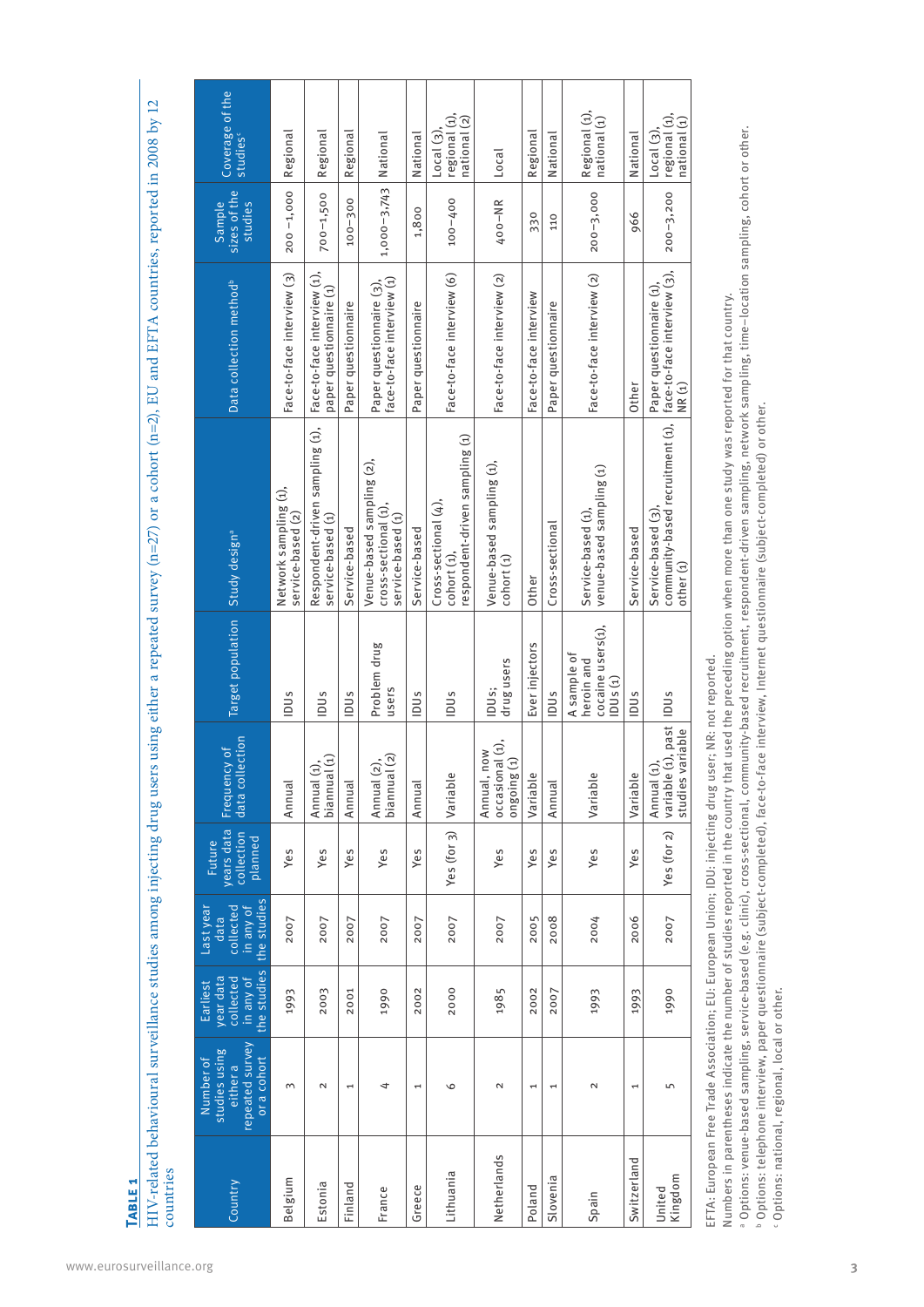Netherlands and Spain), problem drug users (not just IDUs) were recruited. Of the 27 studies using repeated surveys, 10 had national coverage, 10 covered one region or selected regions, and seven were local. Seven countries had one or more repeated surveys with national coverage (Table 1).

Seven countries had used two or more repeated surveys or cohorts for behavioural surveillance (Belgium, Estonia, France, Lithuania, Netherlands, Spain and United Kingdom), with different geographical coverage, target populations, and/or settings used within the countries.

# **Topics covered by the behavioural surveillance studies**

The topics covered by data collected in the behavioural surveillance studies focused on drug use, injecting practice, HIV and hepatitis C testing, and access to healthcare. The main topics covered in the studies are summarised in Table 2. The most commonly collected information related to drug use and the sharing of injecting equipment, with 16 countries reporting that data were collected on these through behavioural surveillance studies. A total of 14 countries reported collecting information related to HIV, hepatitis B or hepatitis C testing or status, and information related to healthcare usage by IDUs. Information on IDU knowledge and attitudes was collected by only eight countries.

## **Table 2**

Topics most frequently covered in the injecting drug users behavioural surveillance studies<sup>a</sup>, EU and EFTA countries, reported in 2008 by 17 countries

| <b>Topic</b>                                                               | Number of<br>countries<br>reporting use |
|----------------------------------------------------------------------------|-----------------------------------------|
| Sexual relationships and sexual partners                                   |                                         |
| Types of partners/relationships<br>(e.g. regular partner, casual partners) | 11                                      |
| Sexual activity and lifestyle                                              |                                         |
| Recourse to prostitution (as sex worker)                                   | 11                                      |
| Exposure to risk of infection                                              |                                         |
| Condom use at last intercourse                                             | 11                                      |
| Condom use with different types of partners                                | 12                                      |
| HIV and other sexually transmitted infections                              |                                         |
| <b>HIV</b> testing                                                         | 14                                      |
| Result of HIV test (self-reported)                                         | 11                                      |
| Result of HIV test (measured)                                              | 12                                      |
| Hepatitis B status (self-reported)                                         | 10                                      |
| Hepatitis B status (measured)                                              | 11                                      |
| Hepatitis B vaccine (self-report or measured)                              | 13                                      |
| <b>Hepatitis C testing</b>                                                 | 13                                      |
| Hepatitis C status (self-report or measured)                               | 14                                      |
| Drugs and substance use                                                    |                                         |
| Types of drugs consumed                                                    | 16                                      |
| Injecting drug use                                                         | 16                                      |
| Non-injecting drug use                                                     | 16                                      |
| Sharing of needles and syringes                                            | 16                                      |
| Sharing of other injection material                                        | 16                                      |
| Health and access to care                                                  |                                         |
| Drug substitution treatment (e.g. methadone)                               | 14                                      |
| Socio-demographic characteristics                                          |                                         |
| Education                                                                  | 12                                      |
| Employment                                                                 | 12                                      |
| Imprisonment                                                               | 12                                      |
| <b>Housing conditions</b>                                                  | 12                                      |
| Sources of income (work, drug dealing,<br>pension, welfare, prostitution)  | 11                                      |

EFTA: European Free Trade Association; EU: European Union.

a Studies using either a repeated survey, cohort or the Treatment Demand Indicator system.

## **Box 1**

Behavioural indicators among injecting drug users, EU and EFTA countries, reported in 2008 by 8 countries

Eight of the 16 countries with behavioural surveillance studies<sup>a</sup> reporting having national indicators. Countries using each indicator are listed, with the recall period they use (where known).

## **Sharing needles and/or syringes**

- • Belgium: not known
- Slovenia: last month and last time
- Switzerland: borrowing and passing on, last month and last six months
- • United Kingdom: last month and last six months

#### **Sharing other injecting equipment**

- • Belgium: not known
- • Slovenia: last month and last time
- **Sharing any injecting equipment**
- • Finland: last month
- 
- France: borrowing only, last 30 days
- Luxembourg: borrowing only, last 30 days • Poland: last month, last year, ever
- • United Kingdom: last month and last six months
- **Uptake of voluntary confidential HIV test**

## • Belgium: last year

- • Luxembourg: last five months and ever tested
- • Poland: last year and ever tested
- • Switzerland: lifetime
- • United Kingdom: lifetime

## **Uptake of voluntary confidential hepatitis C virus test**

- • Belgium: not known
- • Luxembourg: last five months and ever tested
- • Poland: last year and ever tested
- • Switzerland: lifetime
- • United Kingdom: lifetime
- **Age first injected**
- • Belgium
- • Finland

#### **Condom use**

- • Finland: last six months (regular or casual partners)
- • Luxembourg: last time (by gender)
- Slovenia: last time
- Switzerland: last time, last six months with regular and casual partners

EFTA: European Free Trade Association; EU: European Union.

a Studies using either a repeated survey, cohort or the Treatment Demand Indicator system.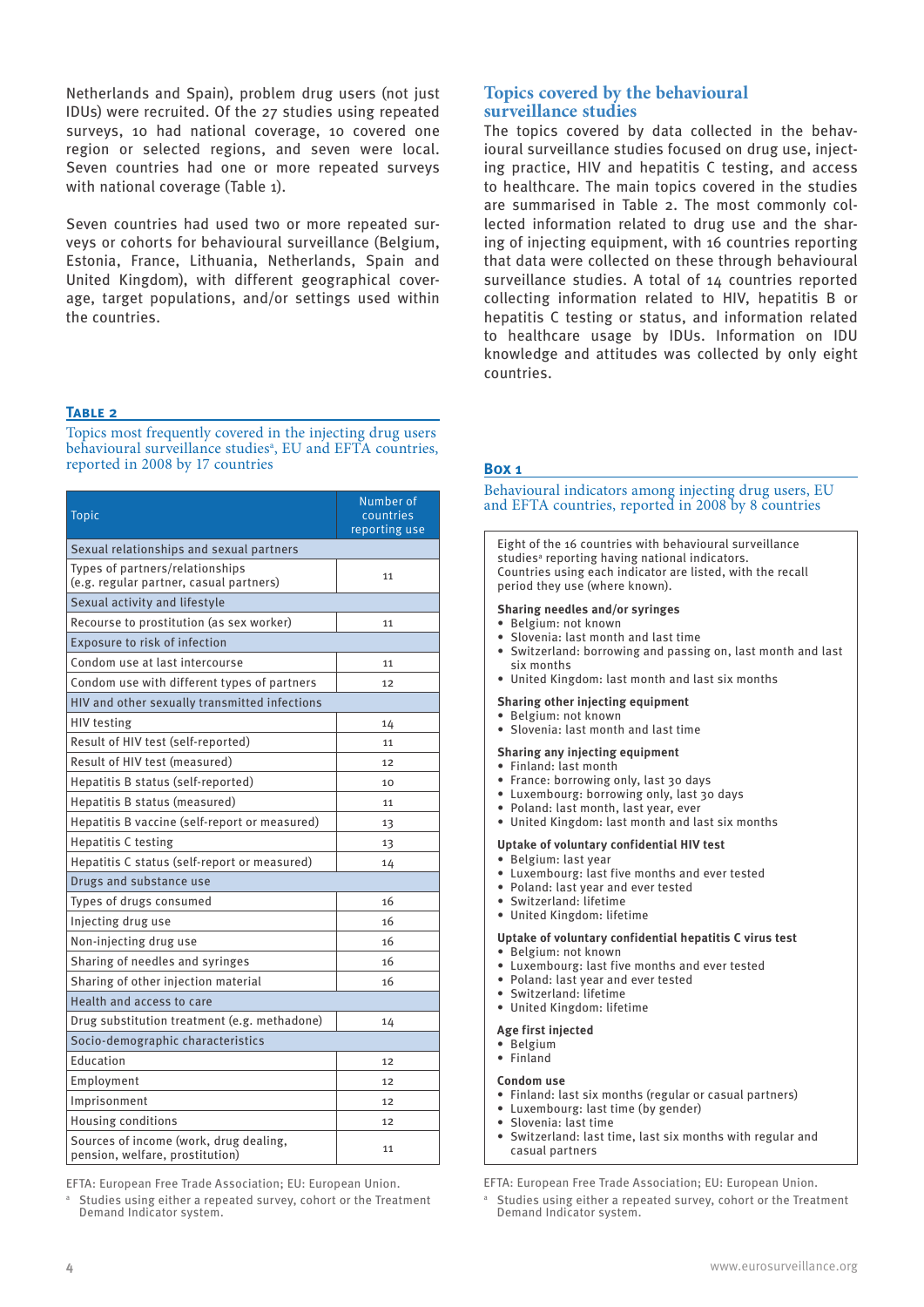## **Behavioural Indicators**

Eight (of 16) countries reported having behavioural indicators related to the monitoring of the impact of programmes to reduce HIV and other infections among IDUs. The seven behavioural indicators that were reported by more than one country, with the countryspecific recall periods used, are shown in Box 1. Three indicators were each reported by five countries: voluntary confidential testing for HIV; voluntary confidential testing for hepatitis C; and the sharing of any injecting equipment in the last month or 30 days There were, however, variations in the recall periods for the testing indicators, with 'ever tested' being used by four countries.

## **One-off behavioural surveys**

In total, 20 one-off surveys had been used to collect behavioural data in seven countries (France, Ireland, Latvia, Lithuania, Luxembourg, Sweden and United Kingdom; Table 3). In one country, Latvia, these formed a series of surveys that provided data over time; though these surveys had varied methodologically from year to year, they resulted in an informal surveillance structure. In the other countries with multiple one-off surveys, these were not comparable to each other, as they had, for example, recruited IDUs from different areas or had different inclusion criteria. As with the behavioural surveillance studies that used repeated surveys, these one-off surveys had used a wide range of methods and varied in sample size (from 194 to 2,740; mean: 676; median: 463). They also included surveys of prisoners (one survey) and other drug users (one of problem drug users and one of techno events and clubbing population) as well as IDUs. Of the one-off surveys reported, nine had national coverage, two covered only a region or selected regions, eight were local, and for one, the geographical coverage was not given.

Five countries reported both behavioural surveillance studies and one-off surveys. The approaches used for the behavioural surveillance studies in these countries varied: three collected data through repeated surveys and three through their Treatment Demand Indicator systems (one country, France, had used both approaches).

## **Sampling approaches**

In the absence of a sampling frame for IDUs, all countries had used convenience sampling frameworks to recruit IDUs for one-off surveys or for the repeated surveys used in behavioural surveillance studies (Tables 1 and 3). Most countries used services – typically easy to access (i.e. low-threshold) ones, such as NSPs – as a setting for recruiting and surveying IDUs; however, four countries had used respondent-driven sampling to recruit from communities.

## **Discussion and conclusion**

Mapping behavioural surveillance in 2008 related to HIV and other STIs among IDUs indicated that 16 countries had conducted behavioural surveillance studies these countries, these surveys resulted in an informal surveillance structure. More countries had behavioural surveillance studies for IDUs than for any of the other population groups: 14 countries for MSM; 13 for the general population; 13 for young people (youth); nine for people living with HIV/AIDS; nine for clients of STI clinics; six for sex workers; and three for migrant populations [16,17,19]. A number of these countries have, or have had, more than one behavioural surveillance study among IDUs. Most often the population group with the most studies in a country was also IDUs [16]. While behavioural surveillance related to HIV was more established among IDUs than among other populations, two fifths (n=10) of the 28 countries responding to the survey reported having no behavioural surveillance-related activities among IDUs.

for this subpopulation. A further two countries had undertaken one-off behavioural surveys; and in one of

It is important to consider the limitations of our study. The information collected was self-reported and the responses varied greatly in the level of detail provided. The questionnaires were sent to the ECDC national contact person for HIV biological surveillance in each country as there is no specific ECDC contact person for behavioural surveillance. This person may thus have been unaware of the existence of surveys, whether organised or not into a behavioural surveillance system. However, for the questionnaire on behavioural surveillance among IDUs, liaison with the EMCDDA National Focal Point in each EU country and Norway was encouraged. This should have minimised underreporting of existing studies of IDUs. The draft mapping report [16] was also circulated to countries for validation, so providing an opportunity to both make corrections and review its completeness. The data collected here are likely to be robust; however, three countries did not return the questionnaire on behavioural surveillance among IDUs, and two of those that did return the questionnaire and who reported having behavioural surveillance studies among IDUs provided no details. While the response and completion rates were high (90% and 93%, respectively), it cannot be assumed that the non-responding countries and those not providing information are similar to those who did. Our findings should thus be generalised to the whole of the EU/EFTA area cautiously.

The fact that more countries had ongoing behavioural surveillance among IDUs than in the other groups studied might reflect, in part at least, the impact of the EMCDDA-established key indicator on drug-related infectious diseases. Following its inauguration in 1995, EMCDDA set up a standardised system to collect data for this key indicator [3]. This collates the findings from HIV, hepatitis C and hepatitis B prevalence studies among IDUs and has more recently started to collect behavioural data [3]. In response to HIV in the late 1980s and early 1990s, a number of countries established sero-surveillance studies among IDUs to overcome the potential biases in monitoring HIV prevalence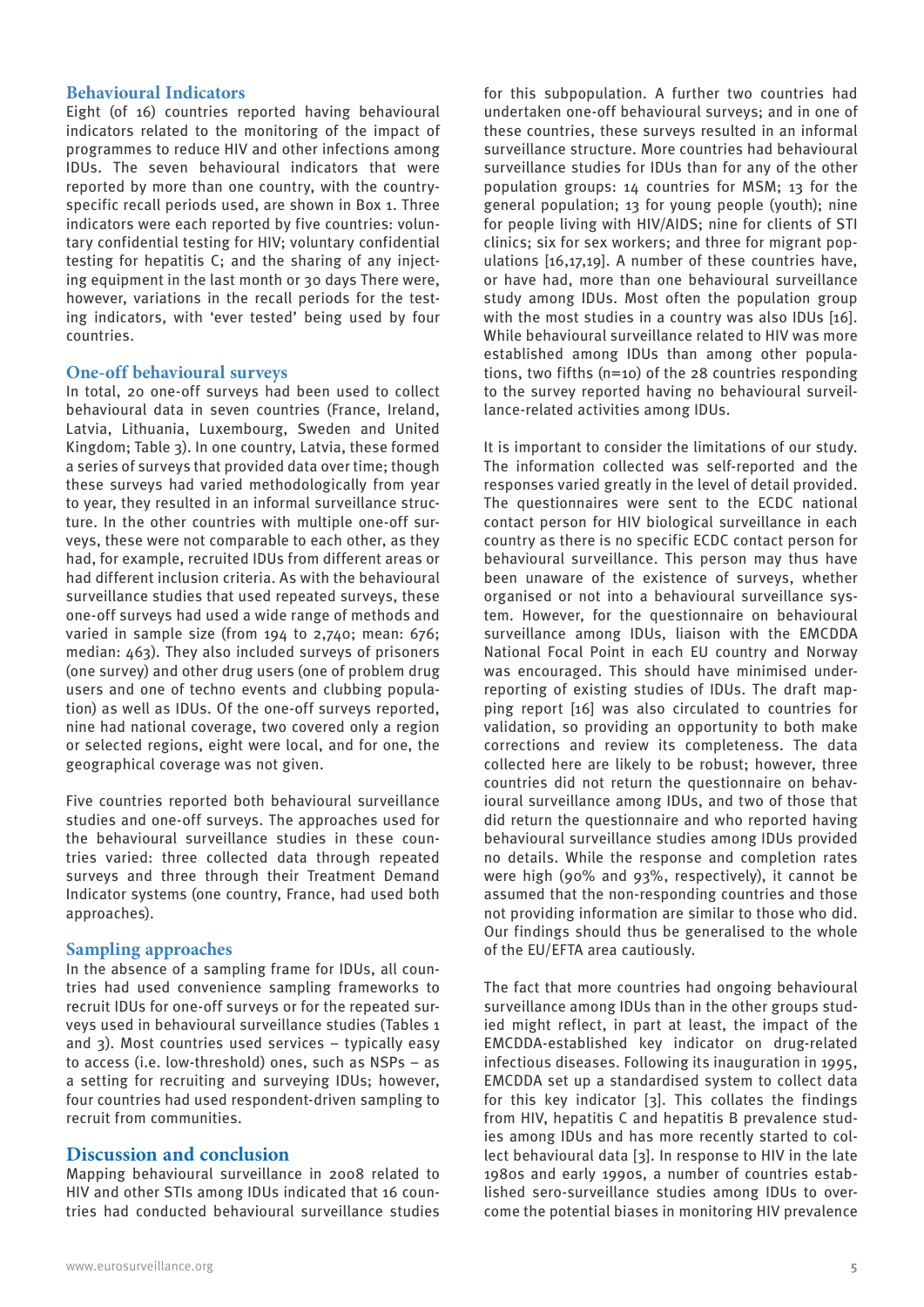|   | ì                                                                                                                             |  |
|---|-------------------------------------------------------------------------------------------------------------------------------|--|
|   |                                                                                                                               |  |
|   |                                                                                                                               |  |
|   |                                                                                                                               |  |
|   |                                                                                                                               |  |
|   |                                                                                                                               |  |
|   |                                                                                                                               |  |
|   | ֚֚֚֬                                                                                                                          |  |
|   |                                                                                                                               |  |
|   | ֧֚֚֝<br>֚֚֚֚֚֚֚֚֚֚֚֚֚֚֚֚֚                                                                                                     |  |
|   |                                                                                                                               |  |
|   |                                                                                                                               |  |
|   |                                                                                                                               |  |
|   |                                                                                                                               |  |
|   |                                                                                                                               |  |
|   |                                                                                                                               |  |
|   |                                                                                                                               |  |
|   |                                                                                                                               |  |
|   |                                                                                                                               |  |
|   | <b>Contract Contract Contract</b><br>l                                                                                        |  |
|   |                                                                                                                               |  |
|   | <b>Creat</b>                                                                                                                  |  |
|   |                                                                                                                               |  |
|   |                                                                                                                               |  |
|   |                                                                                                                               |  |
|   |                                                                                                                               |  |
|   |                                                                                                                               |  |
|   |                                                                                                                               |  |
|   |                                                                                                                               |  |
|   |                                                                                                                               |  |
|   |                                                                                                                               |  |
|   |                                                                                                                               |  |
|   | i<br>:                                                                                                                        |  |
|   |                                                                                                                               |  |
|   |                                                                                                                               |  |
|   |                                                                                                                               |  |
|   |                                                                                                                               |  |
|   |                                                                                                                               |  |
|   |                                                                                                                               |  |
|   | $\overline{\phantom{a}}$                                                                                                      |  |
|   |                                                                                                                               |  |
|   |                                                                                                                               |  |
|   |                                                                                                                               |  |
|   | ֧ׅ֧֧ׅ֧֧ׅ֧֧֧ׅ֧֧֧ׅ֧֧֧ׅ֧֧֧֧֧ׅ֧֧֧֧֚֚֚֚֚֚֚֚֚֚֚֚֚֚֚֚֚֚֚֚֚֚֚֚֚֚֚֚֚֚֚֚֚֚֚֚֚֚֚֚֚֡֓֜֓֜֝֓֜֜֜֝֬֝֜                                         |  |
|   |                                                                                                                               |  |
|   |                                                                                                                               |  |
|   |                                                                                                                               |  |
|   |                                                                                                                               |  |
|   |                                                                                                                               |  |
|   |                                                                                                                               |  |
|   | Eq                                                                                                                            |  |
|   |                                                                                                                               |  |
|   |                                                                                                                               |  |
|   |                                                                                                                               |  |
|   |                                                                                                                               |  |
|   |                                                                                                                               |  |
|   |                                                                                                                               |  |
|   |                                                                                                                               |  |
|   |                                                                                                                               |  |
|   | <b>TTOOP</b><br>֧֧֧֧֧֧֧֧֧֧֧֧֧֧֧֧֧֧֧֧֧֧֧֧֧֛֪֛֛֚֚֚֚֚֚֚֝֝֝֝֝֬֓֝֓֝֓֝֬֝֓֝֬֝֓֝֬֝֓֝֬֜֟֓֝֬֓֝֬֝֬֜֝֬֜<br>֧֧֧֧֧֧֧֧֧֧֧֧֧֛֧֛֛֪֛֪֪֛֧֪֛֚֜֜֜֜ |  |
|   |                                                                                                                               |  |
|   |                                                                                                                               |  |
|   |                                                                                                                               |  |
|   | とこち                                                                                                                           |  |
|   |                                                                                                                               |  |
|   |                                                                                                                               |  |
|   |                                                                                                                               |  |
|   |                                                                                                                               |  |
|   |                                                                                                                               |  |
|   |                                                                                                                               |  |
|   |                                                                                                                               |  |
|   |                                                                                                                               |  |
|   |                                                                                                                               |  |
|   |                                                                                                                               |  |
|   |                                                                                                                               |  |
|   |                                                                                                                               |  |
|   |                                                                                                                               |  |
|   |                                                                                                                               |  |
|   |                                                                                                                               |  |
|   |                                                                                                                               |  |
|   |                                                                                                                               |  |
|   |                                                                                                                               |  |
|   |                                                                                                                               |  |
|   |                                                                                                                               |  |
|   |                                                                                                                               |  |
|   |                                                                                                                               |  |
|   |                                                                                                                               |  |
|   | partic among intecting                                                                                                        |  |
|   |                                                                                                                               |  |
|   |                                                                                                                               |  |
|   |                                                                                                                               |  |
|   |                                                                                                                               |  |
|   |                                                                                                                               |  |
|   | i                                                                                                                             |  |
|   |                                                                                                                               |  |
|   | ֝<br>֫ <b>֫</b><br>֪֫֘֝֘֝֬֝֬֝֬֘֝֬֝֬֝֬֝֬֝֬֝֬׆                                                                                  |  |
|   | i                                                                                                                             |  |
|   |                                                                                                                               |  |
|   |                                                                                                                               |  |
|   | harri                                                                                                                         |  |
|   |                                                                                                                               |  |
|   |                                                                                                                               |  |
|   | j                                                                                                                             |  |
| j |                                                                                                                               |  |
|   |                                                                                                                               |  |
|   | ו<br>ו                                                                                                                        |  |
|   | :<br>י                                                                                                                        |  |
|   |                                                                                                                               |  |
|   |                                                                                                                               |  |
|   |                                                                                                                               |  |
|   |                                                                                                                               |  |
|   |                                                                                                                               |  |
|   |                                                                                                                               |  |
|   |                                                                                                                               |  |
|   |                                                                                                                               |  |
|   |                                                                                                                               |  |
|   |                                                                                                                               |  |
|   |                                                                                                                               |  |
|   |                                                                                                                               |  |
|   | i                                                                                                                             |  |

| HIV-related one-off behavioural surveys among injecting drug users (n=20), EU and EFTA countries, reported in 2008 by 7 countries |                                                     |                                       |                                              |                                                                                                                            |                                                                                                                                                                                                                                                                                                                                                                                                                                                                                                                                                 |                                     |                                |                                                       |
|-----------------------------------------------------------------------------------------------------------------------------------|-----------------------------------------------------|---------------------------------------|----------------------------------------------|----------------------------------------------------------------------------------------------------------------------------|-------------------------------------------------------------------------------------------------------------------------------------------------------------------------------------------------------------------------------------------------------------------------------------------------------------------------------------------------------------------------------------------------------------------------------------------------------------------------------------------------------------------------------------------------|-------------------------------------|--------------------------------|-------------------------------------------------------|
| Country                                                                                                                           | Number of different<br>one-off surveys<br>conducted | survey undertaken<br>Year(s) earliest | Year the most<br>recent survey<br>undertaken | Target populations of<br><b>Surveys</b>                                                                                    | Study design <sup>a</sup>                                                                                                                                                                                                                                                                                                                                                                                                                                                                                                                       | Data collection method <sup>b</sup> | Sample sizes of<br>the surveys | Coverage of the<br>surveys <sup>c</sup>               |
| France                                                                                                                            | $\overline{\phantom{a}}$                            | 2003 to 2005<br>During                | ≸                                            | clubbing population<br>Techno events and                                                                                   | Venue-based sampling                                                                                                                                                                                                                                                                                                                                                                                                                                                                                                                            | Face-to-face interview              | 1,496                          | National                                              |
| Ireland                                                                                                                           | $\sim$                                              | 1999                                  | 2000                                         | Prisoners                                                                                                                  | Venue-based sampling                                                                                                                                                                                                                                                                                                                                                                                                                                                                                                                            | Face-to-face interview              | $600 - 1,200$                  | National                                              |
| Latvia                                                                                                                            | ${}^{\circ}$                                        | 1997                                  | 2008                                         | IDUs and their main<br>sex partners (1)<br>IDUs (7),                                                                       | respondent-driven sampling (1),<br>Venue-based sampling (5),<br>other <sub>(2)</sub>                                                                                                                                                                                                                                                                                                                                                                                                                                                            | Face-to-face interview              | 194-614                        | regional (1),<br>national (4)<br>Local <sub>(3)</sub> |
| Lithuania                                                                                                                         | 1                                                   | 2007 and 2008<br>During               | $\leq$                                       | IDUs and sex partners                                                                                                      | Respondent-driven sampling                                                                                                                                                                                                                                                                                                                                                                                                                                                                                                                      | Face-to-face interview              | 471                            | Regional                                              |
| Luxembourg                                                                                                                        | 1                                                   | 2006                                  | ₹                                            | Problem drug users                                                                                                         | Time-location sampling                                                                                                                                                                                                                                                                                                                                                                                                                                                                                                                          | Face-to-face interview              | 397                            | National                                              |
| Sweden                                                                                                                            | Ţ                                                   | Planned                               | $\leq$                                       | IDUs                                                                                                                       | Service-based                                                                                                                                                                                                                                                                                                                                                                                                                                                                                                                                   | Face-to-face interview              | $\widetilde{\Xi}$              | Other                                                 |
| United Kingdom                                                                                                                    | $\circ$                                             | 1994 and 1995<br>During               | 2008                                         | IDUs                                                                                                                       | community-based recruitment (1),<br>Respondent-driven sampling (2)<br>service-based (1),<br>other <sub>(2)</sub>                                                                                                                                                                                                                                                                                                                                                                                                                                | Face-to-face interview              | $299 - 1,058$                  | Local                                                 |
| · Options: national, regional, local or other.                                                                                    |                                                     |                                       |                                              | EFTA: European Free Trade Association; EU: European Union; IDU: injecting drug user; NA: not applicable; NR: not reported. | a Options: venue-based sampling; service-based (e.g. clinic), cross-sectional, community-based recruitment, respondent-driven sampling, network sampling, time–location sampling, cohort or other.<br>Numbers in parentheses indicate the number of surveys reported in the country that used the preceding option when more than one survey was reported for that country.<br><sup>b</sup> Options: telephone interview, paper questionnaire (subject-completed), face-to-face interview, Internet questionnaire (subject-completed) or other. |                                     |                                |                                                       |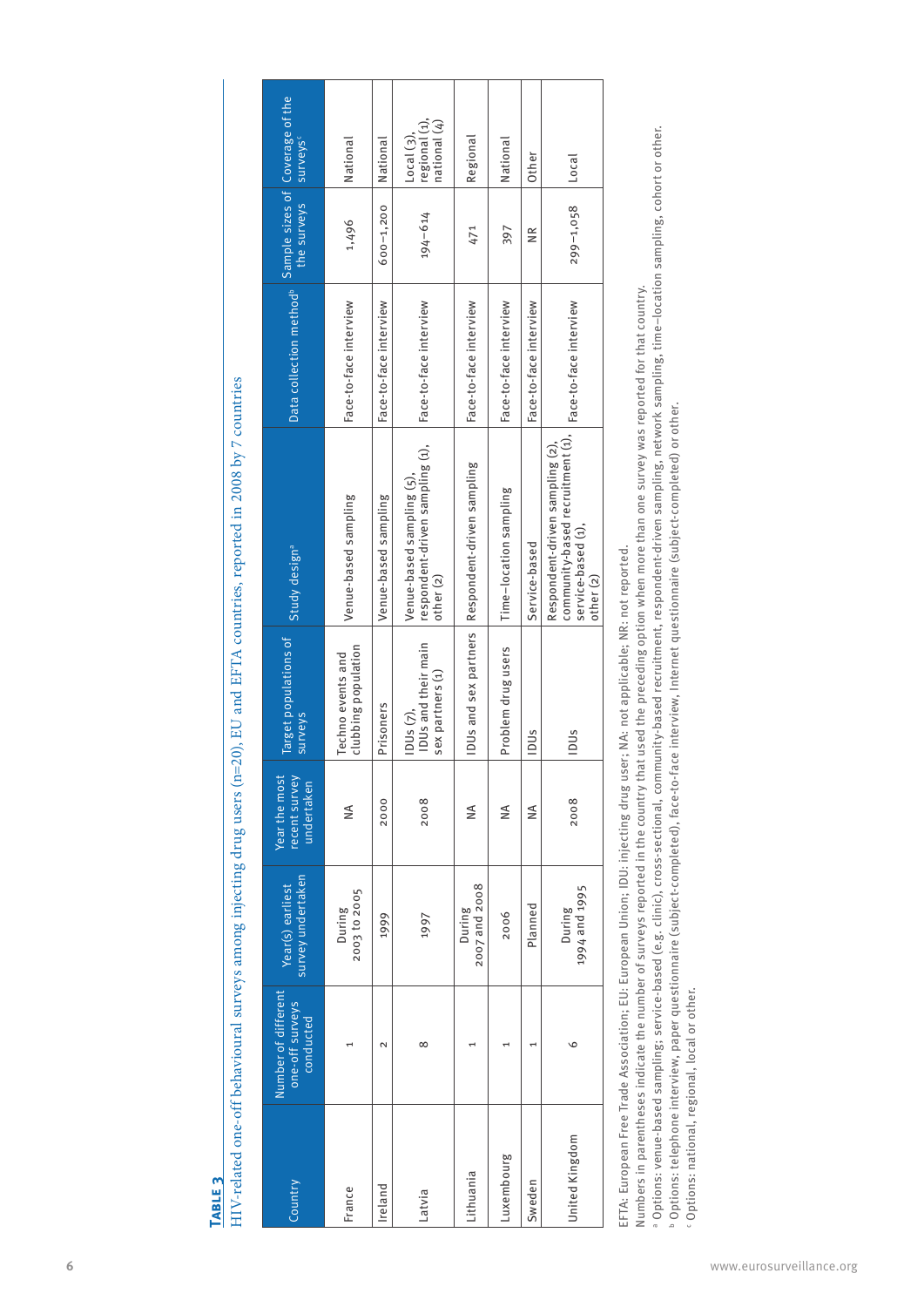among marginalised populations such as IDUs through diagnostic testing data. These studies, to maximise their public health utility, have also collected behavioural data. Such combined sero-behavioural systems have been established in number of EU Member States over the last 25 years, for example, Spain (in Catalonia) [20], Estonia [21] and United Kingdom (England, Wales and Northern Ireland) [22]. Through its drug-related infectious diseases key indicator, the EMCDDA has encouraged the maintenance and continued development of such studies across the EU.

Undertaking surveys among IDUs presents a number of substantial practical difficulties. In particular, due to the illicit nature of drug injecting and the high levels of marginalisation and associated stigma, accessing populations who inject drugs can be difficult, and there is, of course, no population-based sampling frame. Thus surveys of IDUs typically use accessibility sampling approaches [11,23], either to access individuals in the community or through the services provided to them. This need to use convenience sampling approaches is reflected in the range of methods used to collect behavioural data. These approaches ranged from collecting data from the clients of addiction treatment services using the Treatment Demand Indicator system, through the purposive sampling of individuals in contact with services provided to drug users (such as NSPs, OST, drop-in centres and outreach), to community-based recruitment, including the use of respondent-driven sampling [23]. Sampling through specialist services for drug users (such as services providing NSPs and OST) was the most widely used approach, probably reflecting the extensive provision of a range of such services in many European countries [4].

In most countries with behavioural surveillance studies of IDUs, these were being conducted annually or at regular intervals, indicating that these systems were probably routine surveillance activities. Routine surveillance of risk among IDUs is important, considering the potential for HIV to spread very rapidly through injecting drug use [11]. The samples sizes used in the surveys varied greatly, with the largest samples being about 30 times larger than the smallest. However, in part this variation will reflect the different population sizes of the countries and also what is known about the extent of injecting drug use in each country. It is likely that the range of sampling approaches used reflects what is appropriate, considering the local epidemics of drug use and the responses to these and, of course, the resources available for surveillance in each country. The systems thus took a range of forms, used a variety of recruitment approaches and settings, and varied greatly in size. These variations probably reflect a wide range in the quality, robustness and sustainability of the systems, although these cannot be objectively assessed through a mapping exercise of this kind.

Examination of the topics covered in the behavioural surveillance studies among IDUs indicates that a wide range of topics were addressed. The main ones (reported in at least two thirds of the countries with behavioural surveillance studies) concerned drug use, injecting risks, HIV and hepatitis C testing, hepatitis B vaccination and sexual risks. This list of topics is not surprising considering the ease with which HIV and hepatitis B and C viruses can be transmitted through unsafe injecting practices, but the lack of sexual risk information in a third of the countries is of concern, given that STIs, HIV and hepatitis B virus are readily transmitted through unprotected sexual intercourse.

Almost half of the countries with behavioural surveillance studies had identified key behavioural indicators that they specifically used for monitoring purposes. The most common key indicators focused on voluntary confidential testing for HIV and hepatitis C, and the sharing of injecting equipment. Half of the countries with key indicators had included condom use as indicator. The set of indicators suggested by ECDC after consultation in the 2009 expert meeting [16] are shown in Box 2.

These indicators include those that are most frequently used in the eight countries with key indicators (i.e. testing for HIV, testing for hepatitis C virus and sharing injecting equipment) and they also reflect the

## **Box 2**

Suggested indicators for use with injecting drug users, EU and EFTA countries

**Transversal indicators (those common with other population groups)a**

#### **Main indicators:**

- condom use at last sexual intercourse<sup>b</sup>
- HIV testing and test result (reported or measured)<sup>b</sup>

#### **Also where appropriate:**

- number of sexual partners in the last 12 months
- involvement in sex work (as client)

#### **Suggested IDU-specific indicators**

#### **Main indicators:**

- $\bullet$  needles and syringe sharing<sup>b,c</sup>
- $\bullet$  injecting frequency<sup>b,d</sup>
- number of new needles/syringes obtainedb,c
- $\bullet$  recently received a substitute drugb,c

#### **Additional indicators:**

- • hepatitis C testing (same format as for HIV testing transversal indicator)a
- years since first injected<sup>b</sup>
- $\bullet$  having been paid for sex<sup>b</sup>

#### **Other possible options include:**

- number of sharing partners<sup>b,c</sup>
- • ever injected in prison

EFTA: European Free Trade Association; EU: European Union.

<sup>a</sup> Source: [16].

b Indicators for which the European Monitoring Centre for Drugs and Drug Addiction (EMCDDA) is collecting behavioural data.

c Recall periods for these indicators need to be agreed, although the mapping exercise indicates that the last month (last 28 or 30 days) is commonly used for these, and would probably be an appropriate period where injecting is a regular event (e.g. from several times a week to daily), but may be too short where injecting is less frequent.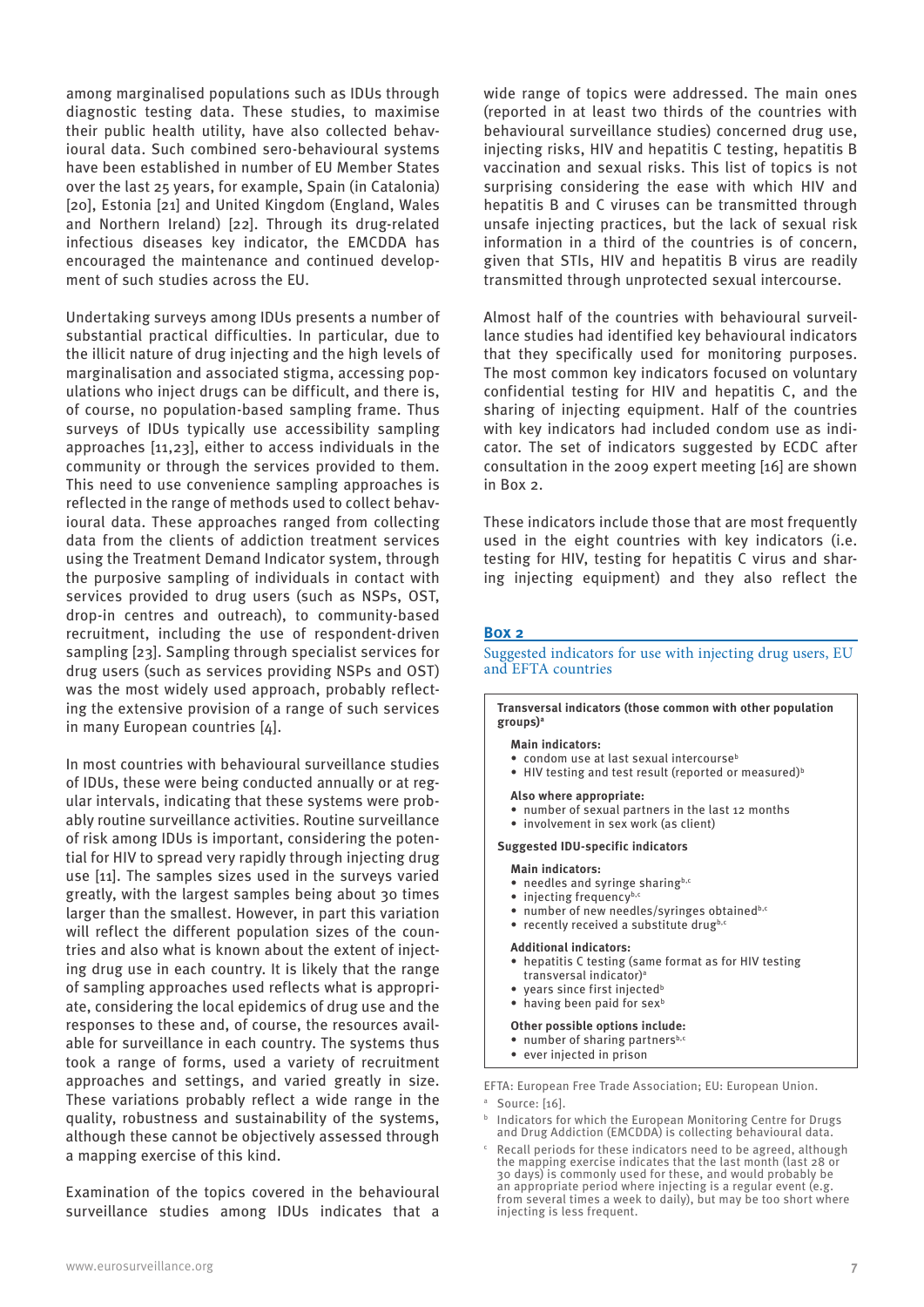topics covered in most behavioural surveillance studies. While further consultation is needed on the recall periods and the specific definitions for some of these indicators, the studies do provide a framework from which a core set of behavioural indicators for IDUs could be established. The adoption of a core set of indicators, and their incorporation in national behavioural surveillance studies for IDUs, would then allow comparisons of behavioural surveillance data across countries. This currently cannot be done robustly due to the wide range of different indicators being used across the EU and EFTA.

Behavioural surveillance was, in 2008, more frequently reported among IDUs than in other subpopulations (followed closely by MSM, general population and youth) [16]; however, 10 of the 28 of the countries responding reported no behavioural surveillance among IDUs. The approach used here, a mapping survey, may have resulted in under-reporting of surveys, particularly as not all countries replied, and so the findings should be treated cautiously. Even so, the diversity of indicators found indicates a need to harmonise behavioural surveillance indicators among IDUs across European countries, and this should consider international guidance [24] when developing any indicators. To this end, EMCDDA, in consultation with ECDC and international experts, is currently finalising its protocol for collecting data, including behavioural data, on drug-related infectious diseases among IDUs.

## **The ECDC HIV and STI Behavioural Surveillance Mapping Group**

The full report (ECDC Technical Report Mapping of HIV/STI behavioural surveillance in Europe [16]) was commissioned by ECDC, coordinated by Marita van de Laar and produced by the Institute for Social and Preventive Medicine (IUMSP), University of Lausanne, Switzerland, working with an international team of experts listed below. The main role of each person is included in parentheses; each expert focused on one population group.

Françoise Dubois-Arber, Institute for Social and Preventive Medicine (IUMSP), Lausanne, Switzerland (team leader, youth); Brenda Spencer, IUMSP, Lausanne, Switzerland (general population); Vivian Hope, London School of Hygiene and Tropical Medicine, United Kingdom (IDUs); Jonathan Elford, City University, London, United Kingdom (MSM); France Lert, Institut national de la santé et de la recherché médicale, France (people living with HIV/AIDS); Helen Ward, Imperial College, London, United Kingdom (sex workers); Nicola Low, Institute for Social and Preventive Medicine, Berne, Switzerland (STI clinic patients); Mary Haour-Knipe, freelance consultant, formerly with the International Organization for Migration (migrants and ethnic minorities); André Jeannin, IUMSP, Lausanne, Switzerland (organisation of survey); Jean-Pierre Gervasoni, IUMSP, Lausanne, Switzerland (organisation of survey); Marie-Jeanne Pellaz, IUMSP, Lausanne, Switzerland (secretarial assistance); Bertrand Graz, IUMSP, Lausanne, Switzerland (literature review); Marita van de Laar, ECDC, Stockholm, Sweden (coordinator).

#### **References**

- Wiessing L, Ncube F, Hedrich D, Griffiths P, Hope V, Gill N, et al. Surveillance of infectious diseases in IDUs across the EU: information from the EU expert network. Euro Surveill. 2004;8(4):pii=2368. Available from: http://www. eurosurveillance.org/ViewArticle.aspx?ArticleId=2368
- Health Protection Agency, Health Protection Scotland, National Public Health Service for Wales, CDSC Northern Ireland, CRDHB. Shooting up: infections among injecting drug users in the United Kingdom 2008. London: Health Protection Agency; October 2009. Available from: http://www.hpa.org.uk/web/ HPAwebFile/HPAweb\_C/1254510653792
- 3. European Monitoring Centre for Drugs and Drug Addiction (EMCDDA). Drug-related infectious diseases. Lisbon: EMCDDA. [Accessed 9 Jul 2010]. Available from: http://www.emcdda. europa.eu/themes/key-indicators/drid
- European Monitoring Centre for Drugs and Drug Addiction (EMCDDA). Trends in injecting drug use in Europe. Selected Issue 2010. Lisbon: EMCDDA: 2010. Available from: http:// www.emcdda.europa.eu/publications/selected-issues/ injecting
- 5. Hedrich D, Pirona A. Wiessing L. From margin to mainstream: the evolution of harm reduction responses to problem drug use in Europe. Drugs: Education, Prevention, and Policy. 2008;15(6):503-17. Available from: http://informahealthcare. com/doi/abs/10.1080/09687630802227673
- 6. Wodak A, Cooney A. Do needle syringe programs reduce HIV infection among injecting drug users: a comprehensive review of the international evidence. Subst Use Misuse. 2006;41(6-7):777-813.
- 7. World Health Organization (WHO). Effectiveness of sterile needle and syringe programming in reducing HIV/AIDS among injecting drug users. (Evidence for action technical papers). Geneva: WHO; 2004. Available from: http://www.who.int/hiv/ pub/prev\_care/effectivenesssterileneedle.pdf
- 8. Vickerman P, Hickman M, Judd A. Modelling the impact on hepatitis C transmission of reducing syringe sharing: London case study. Int J Epidemiol. 2007;36(2):396-405.
- 9. Van Den Berg C, Smit C, Van Brussel G, Coutinho R, Prins M; Amsterdam Cohort. Full participation in harm reduction programmes is associated with decreased risk for human immunodeficiency virus and hepatitis C virus: evidence from the Amsterdam Cohort Studies among drug users. Addiction. 2007;102(9):1454-62.
- 10. Hope VD, Hickman M, Ngui SL, Jones S, Telfer M, Bizzarri M, et al Measuring the incidence, prevalence and genetic relatedness of hepatitis C infections among a community recruited sample of injecting drug users, using dried blood spots. J Viral Hepat. 2011;18(4):262-70.
- 11. Des Jarlais DC, Dehne K, Casabona J. HIV surveillance among injecting drug users. AIDS. 2001;15 Supplement 3:S13-22.
- 12. Joint United Nations Programme on HIV/AIDS (UNAIDS), World Health Organization (WHO). UNAIDS/WHO Working Group on Global HIV/AIDS and STI Surveillance. Guidelines for second generation HIV surveillance. Geneva: UNAIDS and WHO; 2000. WHO/CDS/CSR/EDC/2000; UNAIDS/00.03E. Available from: http://data.unaids.org/publications/irc-pub01/ jc370-2ndgeneration\_en.pdf
- 13. European Monitoring Centre for Drugs and Drug Addiction (EMCDDA). An overview of the drug-related infectious diseases (DRID) key indicator. Lisbon: EMCDDA; 2009. Available from: http://www.emcdda.europa.eu/publications/methods/ drid-overview
- 14. European Centre for the Epidemiological Monitoring of AIDS (EuroHIV). HIV/AIDS surveillance in Europe. Mid-year report 2001. No. 65. Saint-Maurice: Institut de Veille Sanitaire; 2001. Available from: http://www.ecdc.europa.eu/en/activities/ surveillance/hiv/Documents/report\_eurohiv\_midyear\_2001.pdf
- 15. European Centre for the Epidemiological Monitoring of AIDS (EuroHIV). EuroHIV 2006 survey on HIV and AIDS surveillance in the WHO European Region. Saint-Maurice: Institut de veille sanitaire; 2007. Available from: http://www.invs.sante.fr/ publications/2007/eurohiv\_2006/HIV\_AIDS\_Web.pdf
- 16. European Centre for Disease Prevention and Control. Mapping of HIV/STI behavioural surveillance in Europe. ECDC Technical Report. Stockholm: ECDC; September 2009. Available from: http://www.ecdc.europa.eu/en/publications/ Publications/0909\_TER\_Mapping\_of\_HIV\_STI\_Behavioural\_ Surveillance\_in\_Europe.pdf
- 17. Dubois-Arber F, Jeannin A, Spencer B, Gervasoni JP, Graz B, Elford J, et al. Mapping HIV/STI behavioural surveillance in Europe. BMC Infect Dis. 2010;10:290.